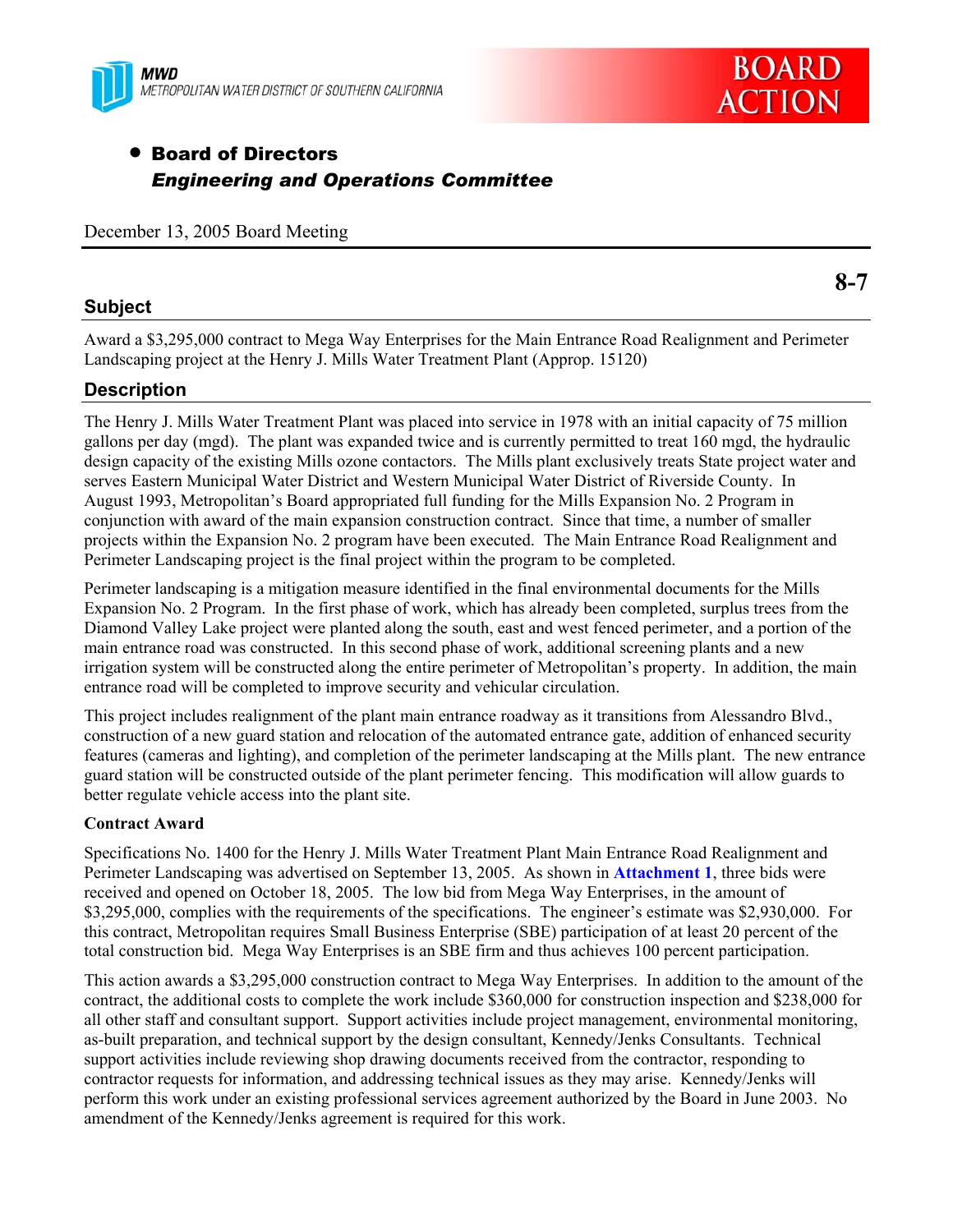Metropolitan staff will perform construction management and inspection of the contract. For this project, the anticipated cost of inspection is approximately 11 percent of the total construction cost. Engineering Services' goal for inspection of construction contracts greater than \$3 million is 9 to 12 percent.

The total projected cost to complete the Main Entrance Road Realignment and Perimeter Landscaping Project is estimated to be \$3,893,000. The total funds appropriated to date for the Mills Expansion No. 2 Program are \$160,000,000. Expenditures through September 2005 are \$138,802,808. This project will utilize funds that have been previously appropriated and are available under the Mills Expansion No. 2 Program. Therefore, no additional funds need to be appropriated.

This project has been evaluated and recommended by Metropolitan's Capital Investment Plan Evaluation Team and funds have been included in the fiscal year 2005/06 capital budget. See **Attachment 1** for the Abstract of Bids and **Attachment 2** for the Location Map.

### *Project Milestones*

January 2006 - Notice to Proceed June 2007 - Complete Construction

# **Policy**

Metropolitan Water District Administrative Code Section 8113: Award of Construction Contract

# **California Environmental Quality Act (CEQA)**

CEQA determinations for Option #1:

## **Mills Perimeter Landscaping Project**

The environmental effects from the design, construction, and operation of the Mills Expansion No. 2 were originally evaluated in the Henry J. Mills Water Filtration Plant Expansion Final Environmental Impact Report (Final EIR), which was certified by the Board on February 12, 1991. The Board also approved the Findings of Fact, the Mitigation Monitoring and Reporting Program, and the Mills Expansion No. 2. The present proposed board action is solely based on the Mills Perimeter Landscaping Project, which is an adopted mitigation measure for the Mills Expansion No. 2. Hence, the previous environmental documentation taken by the Board in conjunction with the proposed action fully complies with CEQA and the State CEQA Guidelines. Accordingly, no further CEQA documentation is necessary for the Board to act on the proposed action.

The CEQA determination is: Determine that the proposed action has been previously addressed in the certified 1991 Final EIR and that no further environmental analysis or documentation is required.

# **Mills Main Entrance Road Realignment**

The proposed action is categorically exempt under the provisions of CEQA and the State CEQA Guidelines. The proposed project involves the funding and minor alterations of existing public facilities, along with the construction of minor appurtenant structures, with minor modifications in the condition of land, water, and/or vegetation which do not involve removal of healthy, mature, scenic trees. Accordingly, the proposed action qualifies under Class 1, Class 3, and Class 4 Categorical Exemptions (Sections 15301, 15303, and 15304 of the State CEQA Guidelines).

The CEQA determination is: Determine that pursuant to CEQA, the proposed action qualifies under three Categorical Exemptions (Class 1, Section 15301; Class 3, Section 15303; and Class 4, Section 15304 of the State CEQA Guidelines).

CEQA determination for Option #2:

None required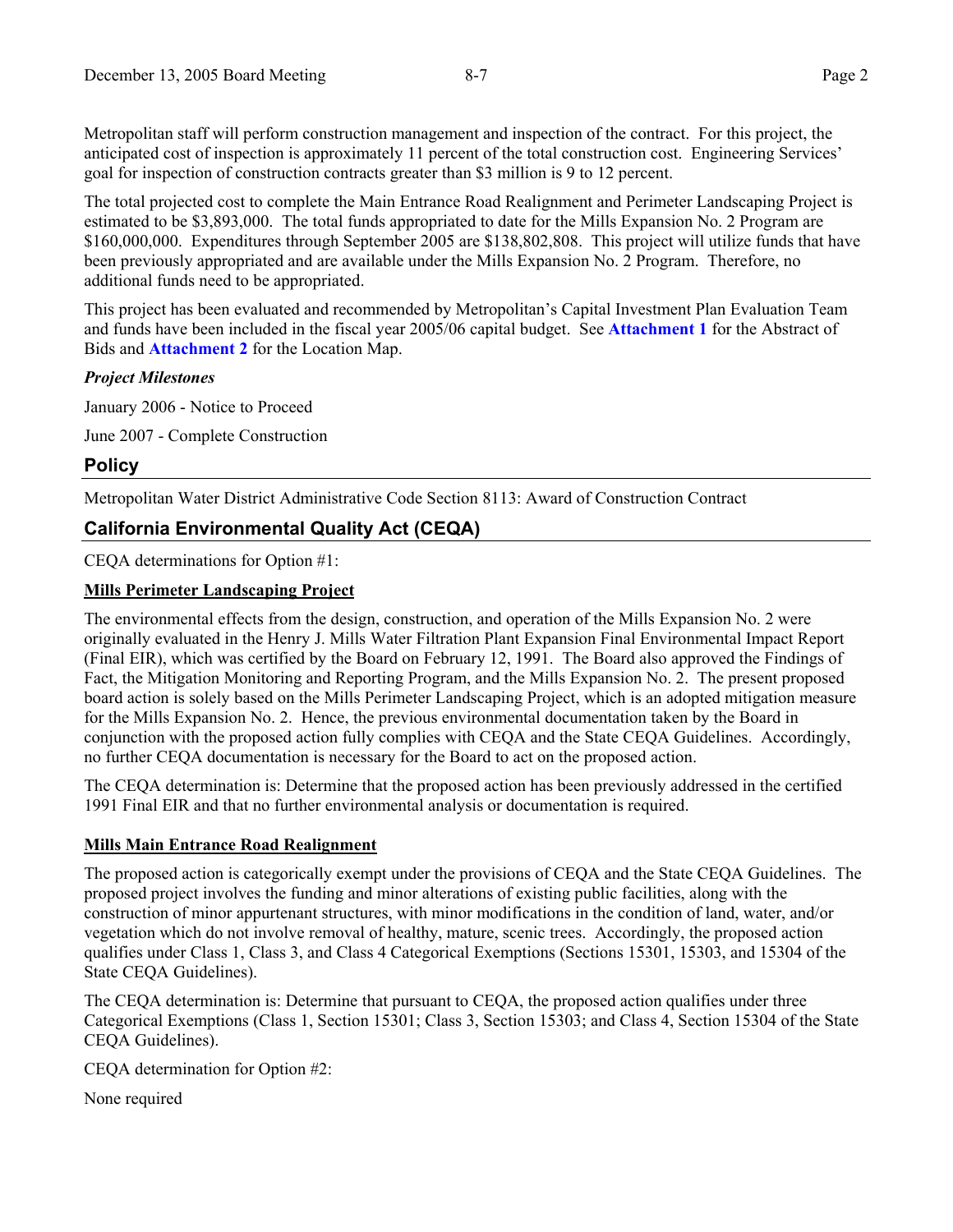## **Board Options/Fiscal Impacts**

#### **Option #1**

Adopt the CEQA determinations and award a \$3,295,000 contract to Mega Way Enterprises for the Main Entrance Road Realignment and Perimeter Landscaping project at the Mills plant. **Fiscal Impact:** \$3,893,000 of budgeted and previously appropriated funds under Approp. 15120

#### **Option #2**

Do not award and re-advertise in an attempt to receive more favorable bids. **Fiscal Impact:** None

### **Staff Recommendation**

Option #1

11/9/2005

*for Roy L. Wolfe Gordon L. Johnson Manager, Corporate Resources* 

ra, C. Man 11/14/2005 *Debra C. Man* 

*Interim CEO/General Manager* 

*Date* 

*Date* 

**Attachment 1 – Abstract of Bids** 

**Attachment 2 – Location Map**  BLA #3987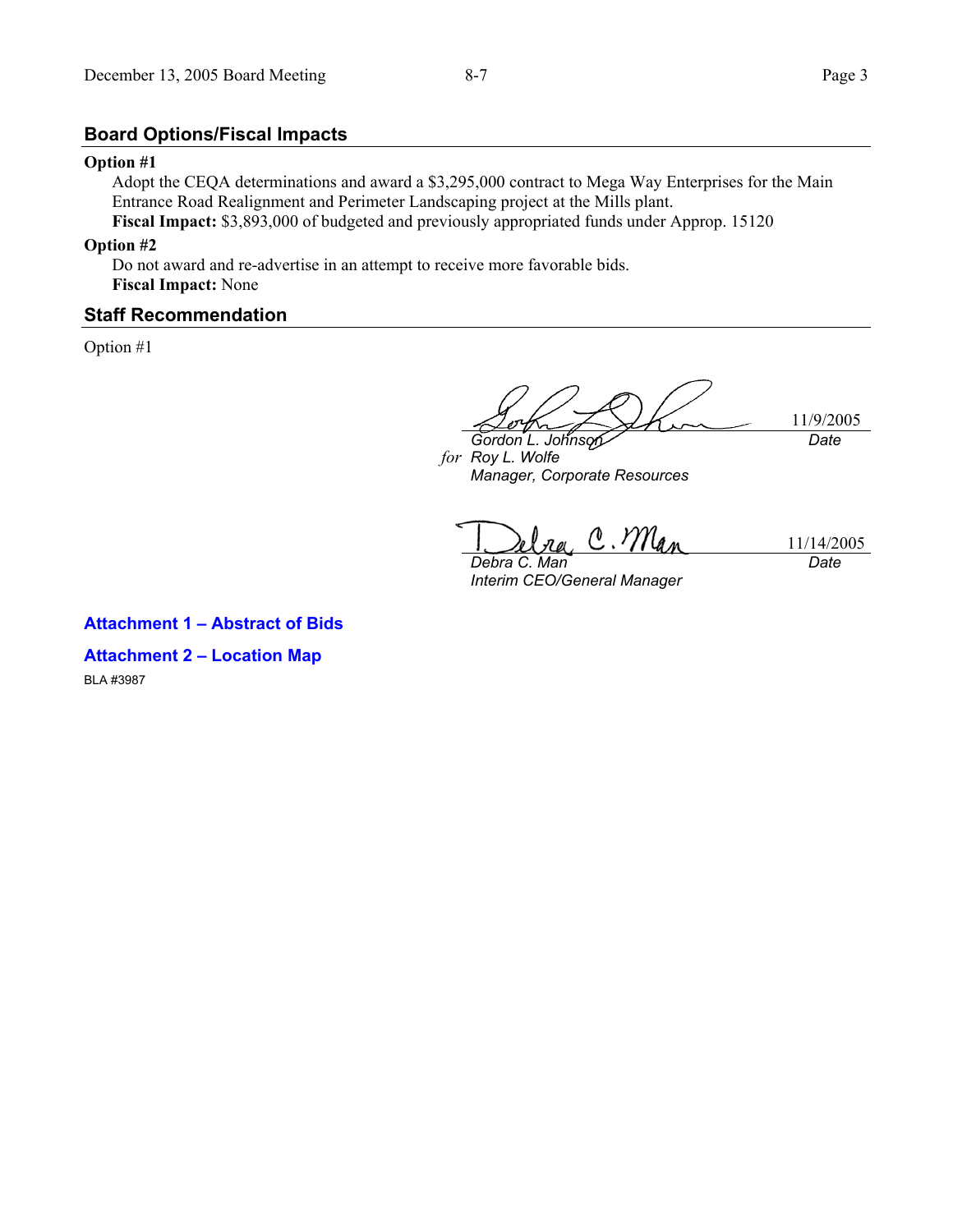## **The Metropolitan Water District of Southern California**

### **Abstract of Bids Received on October 18, 2005 at 2:00 P.M.**

#### **Specifications No. 1400 Henry J. Mills Water Treatment Plant Main Entrance Road Realignment and Perimeter Landscaping**

The work consists of removal and demolition of roadway, fences, drainage, and utility lines; construction of a new roadway, guardhouse and security upgrades; and construction of new fences, lights, landscaping and irrigation along the perimeter of Metropolitan's property.

### **Engineer's Estimate: \$2,930,000**

| <b>Bidder and Location</b>              | Total       | <b>SBE \$</b> | SBE % | Met SBE* |
|-----------------------------------------|-------------|---------------|-------|----------|
|                                         |             |               |       |          |
| Mega Way Enterprises, Pomona, CA        | \$3,295,000 | 100%          | 100%  | Yes      |
|                                         |             |               |       |          |
| L.D. Anderson, Inc., Bloomington, CA    | \$3,970,000 | N/A           | N/A   | N/A      |
|                                         |             |               |       |          |
| Hillcrest Contracting, Inc., Corona, CA | \$4,016,538 | N/A           | N/A   | N/A      |

\* SBE (Small Business Enterprise) participation set at 20 percent N/A – Not Applicable